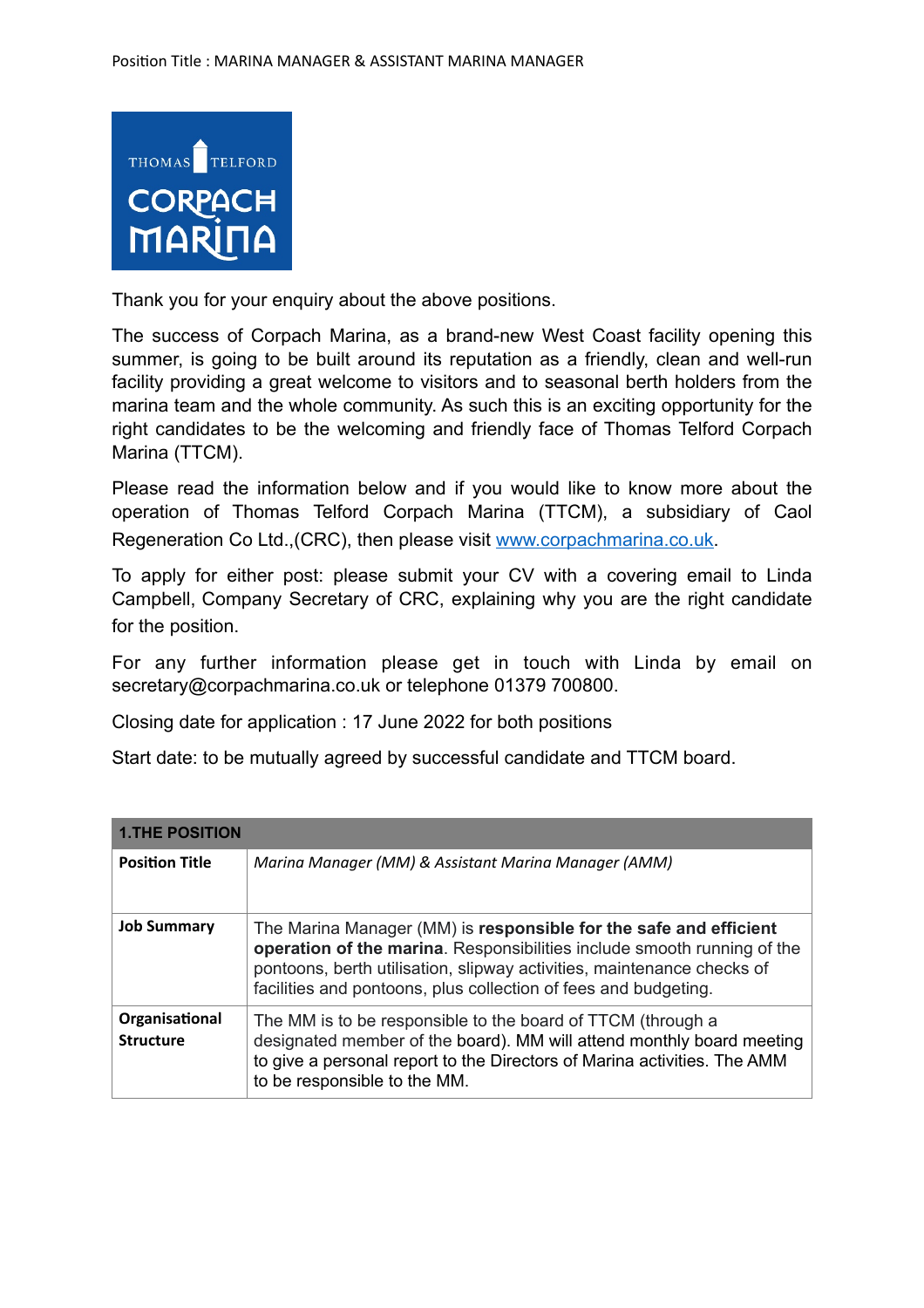| Key<br><b>Accountabilities</b> | The duties and responsibilities for both positions are:                                                                                                                                                                                                                                                              |
|--------------------------------|----------------------------------------------------------------------------------------------------------------------------------------------------------------------------------------------------------------------------------------------------------------------------------------------------------------------|
|                                | A welcoming and friendly face of TTCM and the community to all<br>customers using our safe and well managed marine facilities.                                                                                                                                                                                       |
|                                | Promoting the facility and maintaining high standards of<br>professional service and work towards establishing the Marina's<br>reputation for services and customer relations as exemplary.                                                                                                                          |
|                                | Smooth running of the pontoons, when on shift, and to carry out<br>the instructions from the Company.                                                                                                                                                                                                                |
|                                | Manage the smooth, safe, and efficient berthing of vessels on the<br>pontoons, including visitors, local and chartered boats and<br>dinghies and always maintaining high health, safety and<br>environmental standards. Similarly manage activities on the<br>public slipway.                                        |
|                                | Take reservations from incoming transient boaters via mobile<br>phone, email and online, and keep track of all bookings using our<br>online HARBA App booking tool.                                                                                                                                                  |
|                                | Organise annual seasonal berth contracts, and ensure all<br>transactions go through our online HARBA APP. Records are<br>kept organised and up to date, including email correspondence.                                                                                                                              |
|                                | Operate marine band radio and make radio communication with<br>boaters (incoming transients) and provide berth allocations.<br>Training and certification will be provided.                                                                                                                                          |
|                                | Manage Winter Storage applications and bookings and payments<br>via our HARBA APP                                                                                                                                                                                                                                    |
|                                | Ensure collection of all fees due to TTCM, manage the Marina<br>Manager's budget and accurately account for all of these to the<br>CRC secretary and the board.                                                                                                                                                      |
|                                | Responsible for overall facility building management (except for<br>the area within the coffee shop).                                                                                                                                                                                                                |
|                                | Arrange contracts for essential services such as electricity,<br>telephony/WiFi, lighting and electrical repairs, building repairs<br>and maintenance, these contracts to be subject to prior board<br>approval.                                                                                                     |
|                                | Keep the building facilities and shore facilities to the highest<br>standards of cleanliness, and supervise the safe use of the<br>facilities by visitors. Detailed arrangements, including cleaning of<br>shared areas, to be defined and agreed between the MM, coffee<br>shop supervisor, and TTCM board members. |
|                                | Keep the Pontoons and the surrounding area (e.g., car park,<br>slipway, shrubbery) to a high standard of safety, cleanliness and<br>tidiness at all times.                                                                                                                                                           |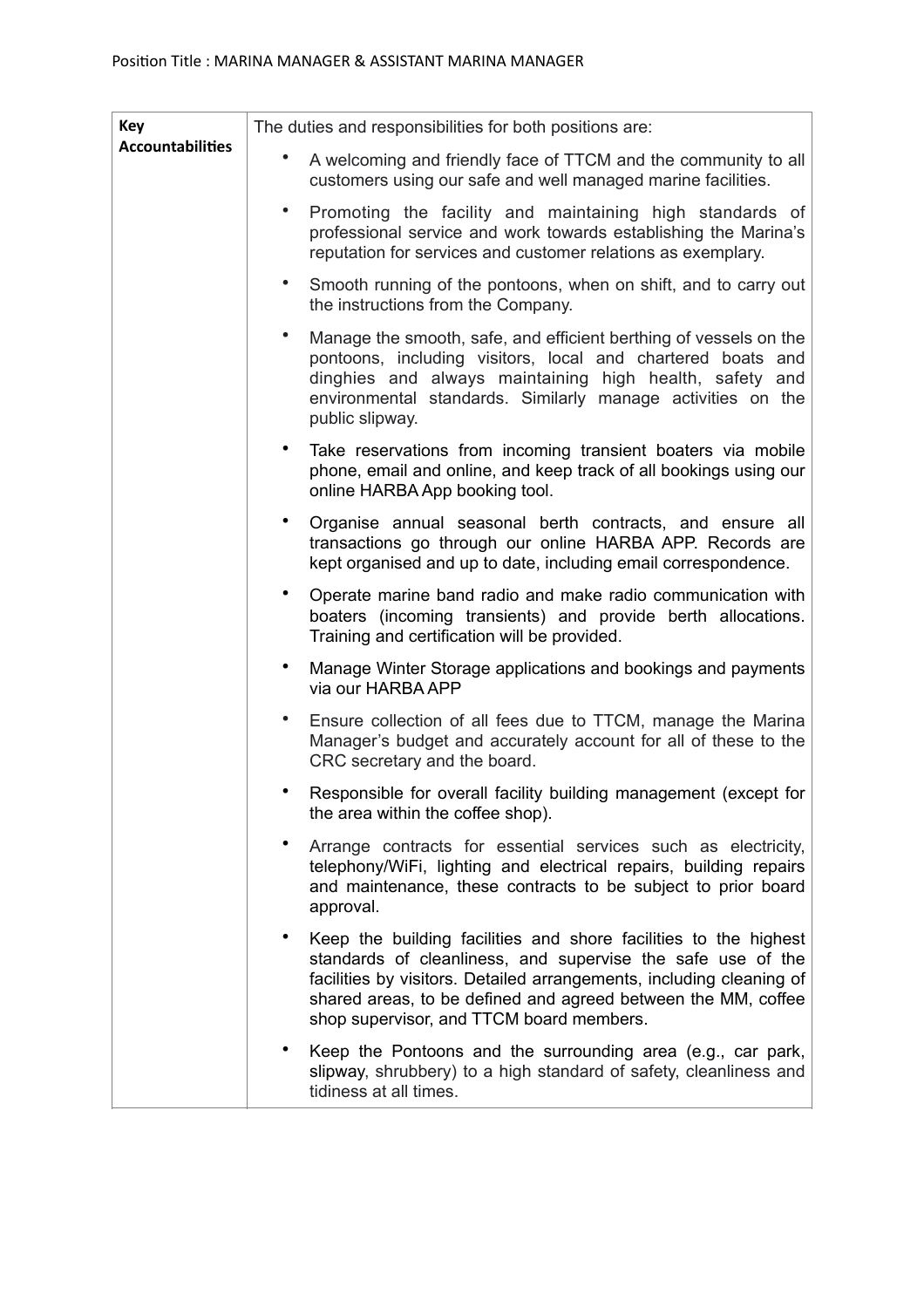| <b>Key</b><br><b>Accountabilities</b><br>Cont. | $\bullet$<br>Manage waste and recycling disposal service, keeping bin areas<br>clear and tidy.                                                                                                                                                                                                     |
|------------------------------------------------|----------------------------------------------------------------------------------------------------------------------------------------------------------------------------------------------------------------------------------------------------------------------------------------------------|
|                                                | Make maintenance and safety checks to the pontoon and shore<br>facilities as required by the TTCM Operations Manual and the<br>Company.                                                                                                                                                            |
|                                                | Implement, tactfully, the Marina Rules and Operational<br>Procedures of TTCM as detailed in the Marina Handbook T&Cs.                                                                                                                                                                              |
|                                                | Monitor and implement all Health and Safety aspects of TTCM's<br>$\bullet$<br>operations, maintaining up to date and accurate Health & Safety<br>records, including written site and job Risk Assessments.                                                                                         |
|                                                | Manage and promote the environmental standards of the marina<br>$\bullet$<br>in line with the "Green Blue" initiative of the RYA and British<br>Marine.                                                                                                                                            |
|                                                | Undertake any training appropriate to the position.                                                                                                                                                                                                                                                |
|                                                | $\bullet$<br>When required, support the Company with other projects within<br>your skill set, for example promotional and community events.                                                                                                                                                        |
| Internal &<br><b>External</b><br>Interaction   | Key relationships internally:                                                                                                                                                                                                                                                                      |
|                                                | The MM must attend and present a brief written report (on a<br>variety of matters including for example, volume of business,<br>revenue generated, maintenance and all Health and Safety<br>matters) to the TTCM board at its monthly meeting, responding to<br>directors' questions as necessary. |
|                                                | Manage and support any other staff, contractors and volunteers,<br>٠<br>approved and appointed by the board, that offer their skills and<br>time to help with any aspect of the Company's affairs.                                                                                                 |
|                                                | Supervise and support all other personnel working for,<br>$\bullet$<br>volunteering (including when directors volunteer), or contracted<br>to TTCM (applies to Marina Manager position only)                                                                                                       |
|                                                | Key relationships externally:                                                                                                                                                                                                                                                                      |
|                                                | Offer advice to berth holders and slipway/berth visitors, and be                                                                                                                                                                                                                                   |